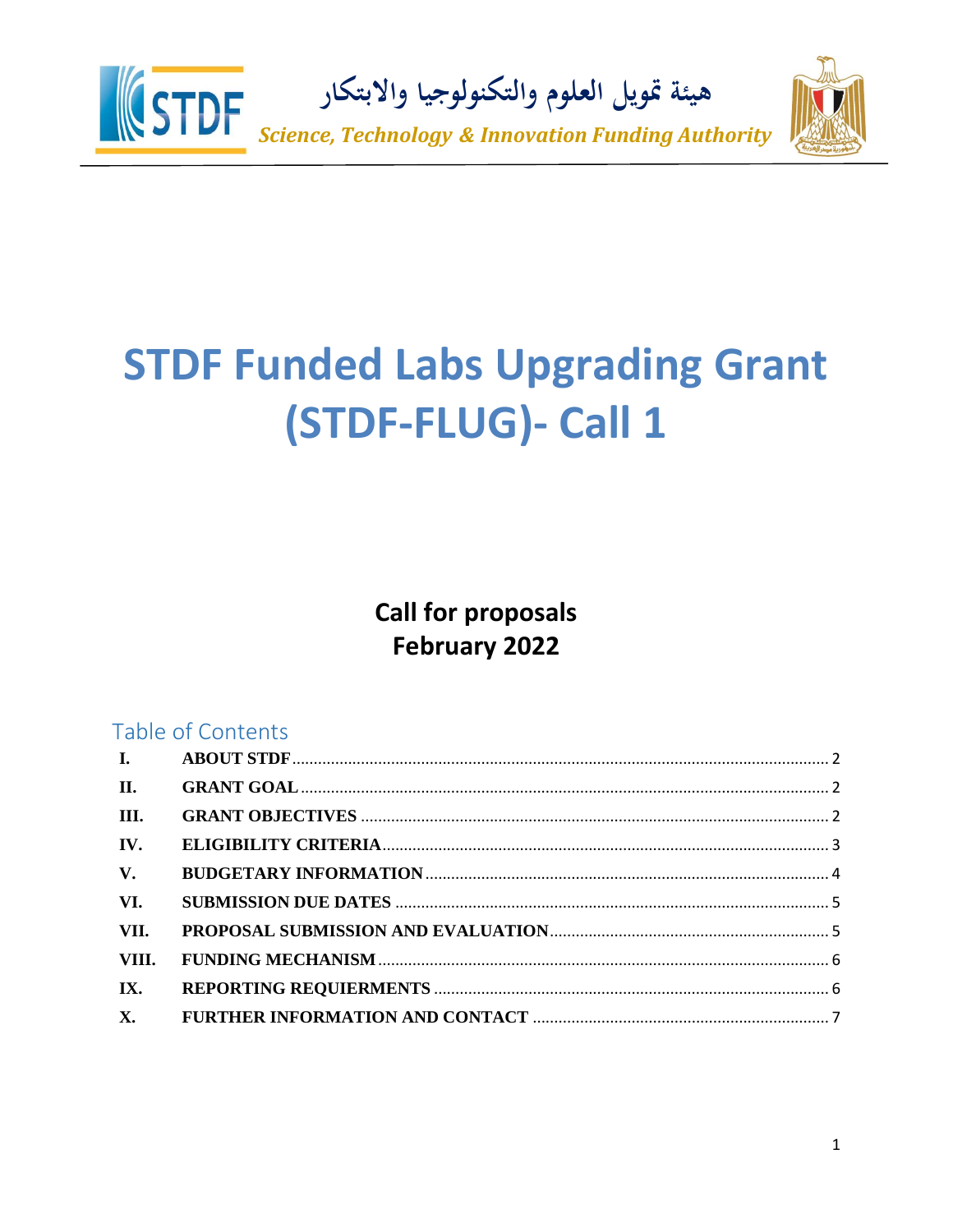

### **I. ABOUT STDF**

<span id="page-1-0"></span>The Science, Technology & Innovation Funding Authority (STDF) was established in 2008 as a main governmental funding authority in Egypt aiming to develop better strategies that delivers benefits to society and sustainable future for the Egyptians through funding high quality scientific research and technological innovation. STDF plays a vital role in the implementation of science, technology and innovation (STI) in accordance to the national agenda of Egypt vision 2030, that includes a broad-based innovation strategy to get Egypt in an advanced remarkable position globally.

# <span id="page-1-1"></span>**II. GRANT GOAL**

STDF Funded Labs Upgrading Grant **(STDF-FLUG)- Call 1**, targets the previously STDF funded *Center of Scientific Excellence (CSE) and/or Capacity Building (CB)* that are currently serving and successfully operated. This grant is to enhance the capabilities and strengthen the productivity of the CSE/CB through upgrading its research facilities including equipment, to make better use of its services towards researcher community and industrial needs.

This grant is directed towards relevant research themes addressed in the Ministry of Scientific Research Strategic Goals, 2030. Proposals must be provided within the framework of the strategic plan of the applicant's institution.

# <span id="page-1-2"></span>**III. GRANT OBJECTIVES**

### **The grant shall be directed towards achieving the following objectives:**

- Upgrade existing STDF funded **CSE** and/or **CB,** to enhance their laboratory capabilities and to achieve long-term sustainability for their core-activities.
- Support the upgrading and calibration of the current lab equipment with the availability of purchasing new equipment and software that is relevant to the lab activities.
- Ensure sharing research knowledge between academia, private industrial sectors, and governmental entities to maximize the use of research results.
- Develop laboratory human resources (including full-time post-graduate students and lab technicians) through advanced training programs that is required for lab operating activities and equipment maintenance, to enhance their skills for high quality research outcomes.
- Market **CSE** and/or **CB** laboratory services, activities and ensure the accessibility of Egyptian researchers to STDF upgraded labs activities.
- Upgraded labs should be connected to the laboratory information management system and integrated to the Labs Network established by STDF.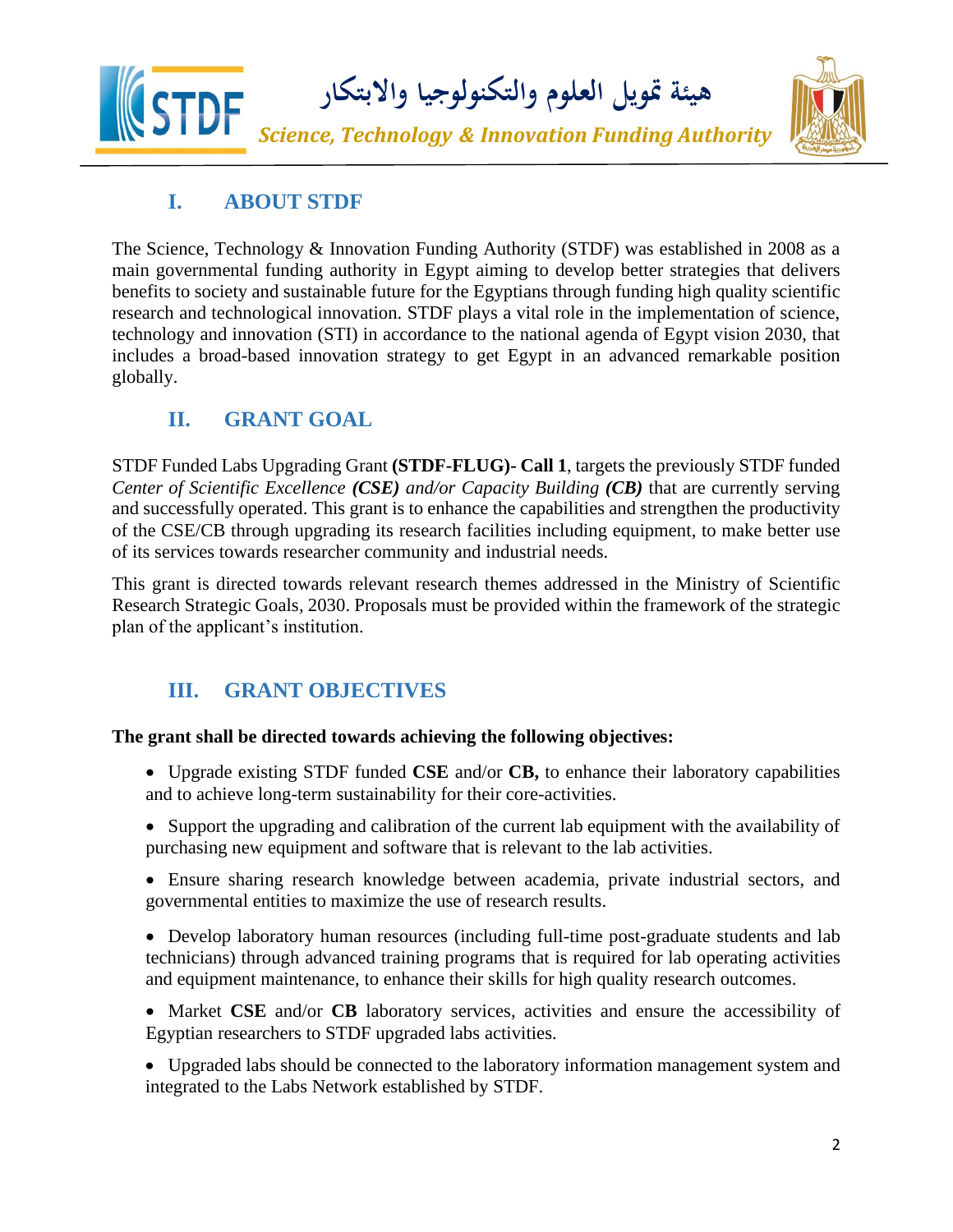

### <span id="page-2-0"></span>**IV. ELIGIBILITY CRITERIA**

• Previously funded **CSE** and **CB** projects that are currently serving and successfully operated in all Egyptian public and national research entities (universities and research institutions), that target priority research themes addressed by the Ministry of Scientific Research Strategic Goals, 2030.

• PI shall be an Egyptian researcher, holding a Ph.D., and fully affiliated to the hosting organization. CO-PI of the previously funded project or any of the team members are allowed to submit in the current grant, after taking the PI consent.

• Priority will be given to institutions showing high performance and strong commitments along with the successfully closed **CSE** or **CB** projects **before the date of submission**.

• Applicant must provide the current status of all present equipment and lab systems (functioning and non-functioning) and the current infrastructure which hosts the upgraded STDF-FLUG proposal, supported with photos and videos, if possible.

• The proposal must include a detailed description of the research centre **Short and Long-Term Sustainability plan.** The institution must show its policy regarding equipment maintenance, and support services to the industrial, governmental entities, and society.

• The proposal must include "**Business Model**" that will be used to fulfill the objective of this call.

• The proposal should clearly outline in details how the lab's equipment upgrading will be calibrated and maintained to achieve the addressed objectives. Extra fund requests and/or extra equipment apart from those needed to cover the aim of upgrading labs to get the desired outcomes, will be subject to rejection of the whole proposal.

• All facility equipment has to be accessible to all researchers across Egypt to support scientific community based on clear regulations approved by STDF.

• The implementation period of the project **shall not exceed 18 months,** without any further extension.

• An endorsement letter from the host institution must be submitted, stamped and signed by the president of institution (legal representative). It should clearly state that the activity of the upgraded lab is part of the institution's strategic plan and will provide sustainable services for Egyptian post-graduate students and researchers.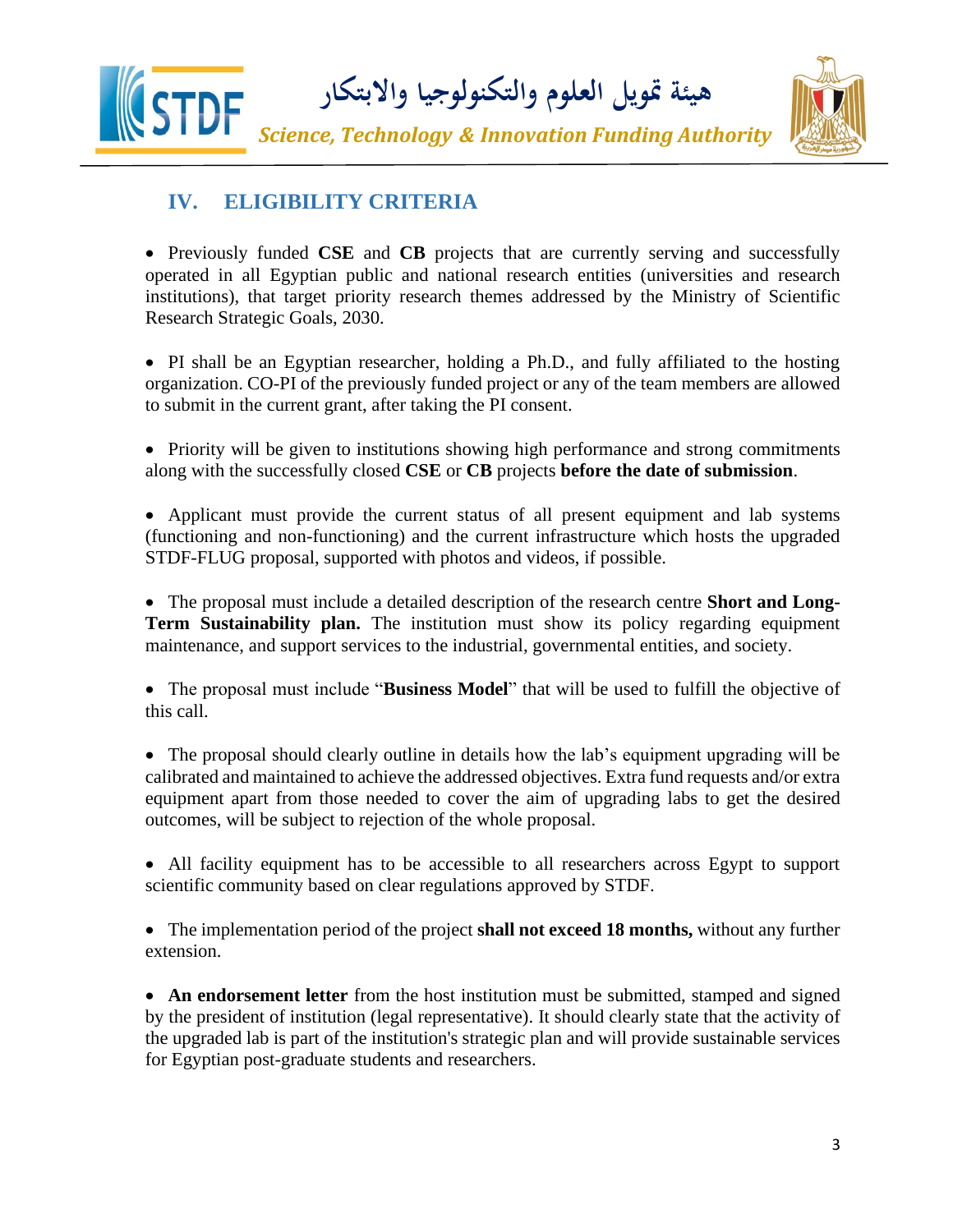

- Hosting institution must ensure achieving sustainability and maintenance of the upgraded lab for at least **5** years after the end of the project.
- Any foreign experts would join the project after contracting based on the approval of STDF.
- Any profits generated by the upgraded lab activities will be distributed according to STDF regulations.
- Acknowledgement of STDF as a funding authority for the project must be included in all lab activities. STDF label must be placed in all equipment, documents, and certificates in the funded lab.
- Proposals MUST be in English Language; however Arabic summary is requested to be included.
- Applicants are advised not to submit plagiarized data in their grant proposals, as this is against STDF policy. Submitted proposals for this grant will be run through plagiarism checking systems.
- Any publications delivered as a result of STDF funded proposals, should acknowledge STDF funding in the publication.

# <span id="page-3-0"></span>**V. BUDGETARY INFORMATION**

### **STDF-FLUG offers a maximum of 15 million EGP budget. Co funding is highly recommended in this call for proposals.**

- Budgets should be carefully developed according to the grant's financial rules and should be allocated to the major activities and not to be overestimated.
- Budgets should be well justified according to the activities required to carry out the proposed work (justification for the requested equipment should be clear and detailed).
- A proposal with an overestimated budget will be rejected by STDF.
- Indirect costs are not allowed in this call for proposal. The hosting institution shall cover the costs of the necessary lab infrastructure if needed.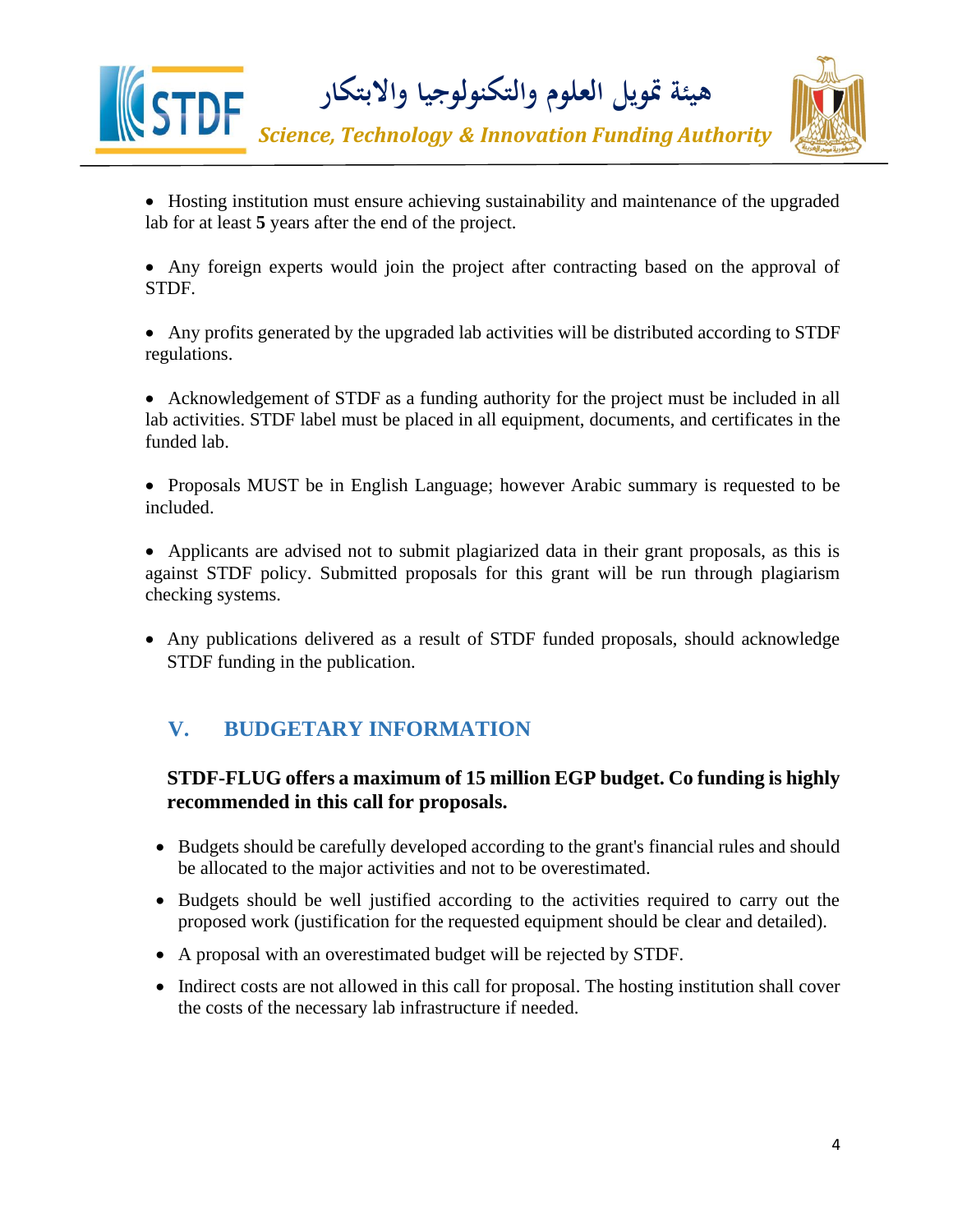

### **Eligible costs for funding:**

- New equipment.
- Equipment upgrading software and/or hardware.
- Capacity building and training of lab technicians (inhouse or abroad if needed).
- Establishing lab information management system that manage specimens, lab testing, and results.
- Incentives of team members including technicians.
- Consumable supplies and materials (if needed)
- Marketing of the lab services and dissemination of the research outputs.

### <span id="page-4-0"></span>**VI. SUBMISSION DUE DATES**

- Launch of Call for full proposals submission: 14<sup>th</sup> of February 2022
- Deadline for Submission of full proposals: 17<sup>th</sup> of March 2022 at 2:00 pm

### <span id="page-4-1"></span>**VII. PROPOSAL SUBMISSION AND EVALUATION**

- Once all required documents have been completed, it must be submitted by the **PI** to the STDF website [\(www.stdf.eg\)](http://www.stdf.org.eg/), before the call deadlines. Proposals shall be submitted using the STDF-FLUG-Call 1 *application form.* Submitted proposals that will not follow the exact format required in the application form will not be considered.
- Applicants will receive a notification email by STDF and the status of their application will be updated on the website.
- The submitted proposals will be evaluated and carefully reviewed according to STDF regulations and policies.
- Based on the evaluation process; the PI will be notified with STDF final decision.
- During the evaluation process, **PI** will be invited for a meeting to discuss his proposal and present the status of the current **CSE/CB** activities they have.
- STDF will coordinate a site visit to the lab as a part of evaluation process.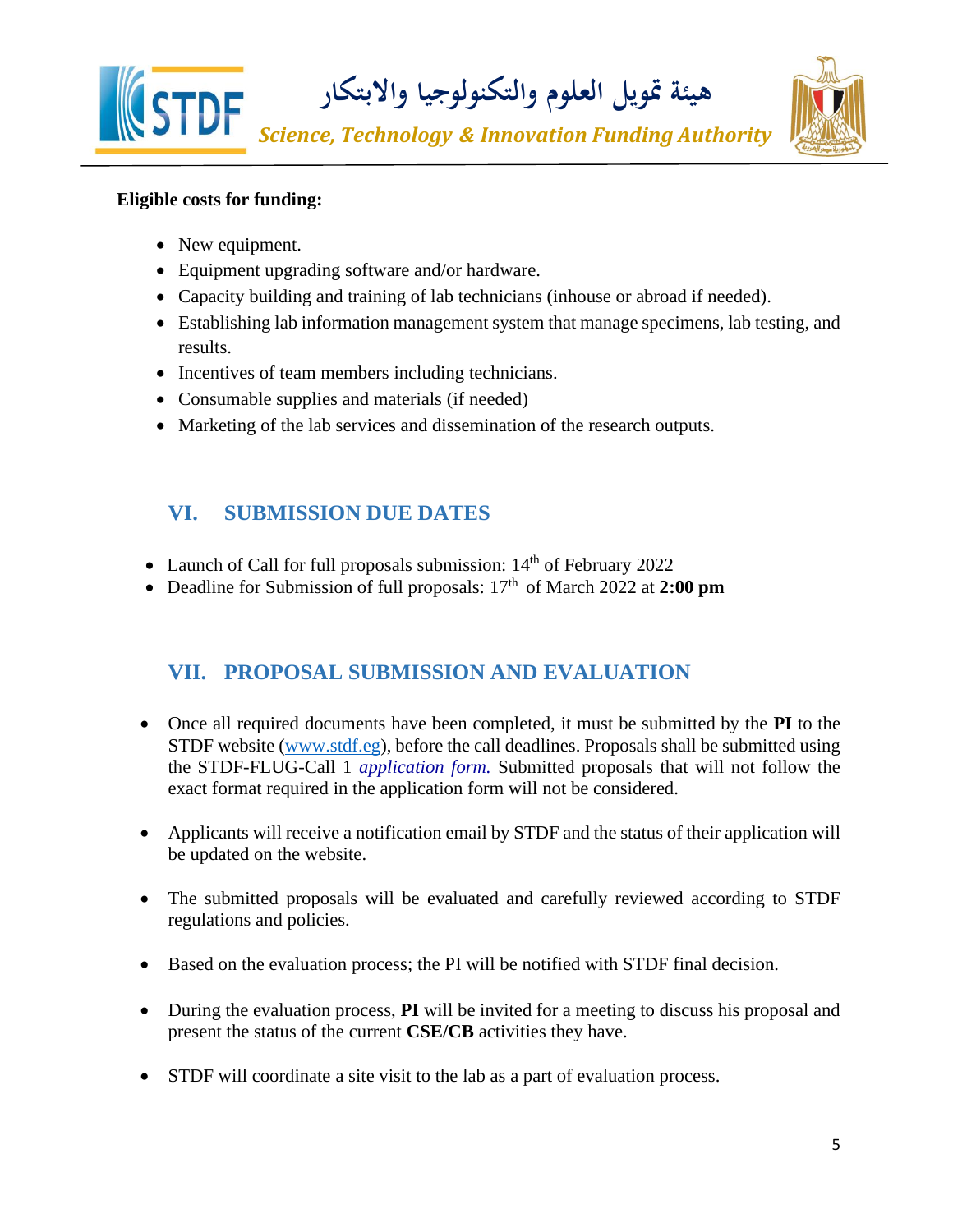



# <span id="page-5-0"></span>**VIII. FUNDING MECHANISM**

• For accepted proposals, a contract is made and signed with the Principal Investigator (PI), and the legal representative of the endorsing University or Research Centre.

### **The project budget installments will be disbursed as follows:**

- The first installment will be disbursed at the beginning of the project.
- The following installments will be paid after the receipt and approval of the required technical and financial reports, which will be submitted to STDF and will be detailed in the funding contract.
- The disbursement of the final installment of the project is conditional upon the delivery of the outputs mentioned in the proposal in the scheduled time, and is subject to the internal rules and regulations of STDF.

# <span id="page-5-1"></span>**IX. REPORTING REQUIERMENTS**

- All reports must be submitted using the standard STDF templates.
- All submitted reports will be evaluated by STDF, and feedback will be provided to the project's PI and the host institution.
- In case of a rejected progress report by evaluators; the PI may require to present additional follow-up reports.

### **Follow-up reports:**

*A-Technical Reports:* Biannual progress reports should be submitted by the PI from the official start date of the project. Any modifications in the research team and/or original work plan must be pre-approved by STDF, and the progress reports should include an updated Gantt chart.

*B- Final and Achievements reports*: The final reports of the project should be submitted no later than **one month** after the official end date of the project. A short video and a presentation for the achieved objectives will be requested by the end of the project, showing the status of the STDF lab after upgrade.

*C- Financial Reports:* Biannual progress reports should be submitted by the PI including copies of all expenses. It should be signed and stamped by the official seal of the endorsing institution.